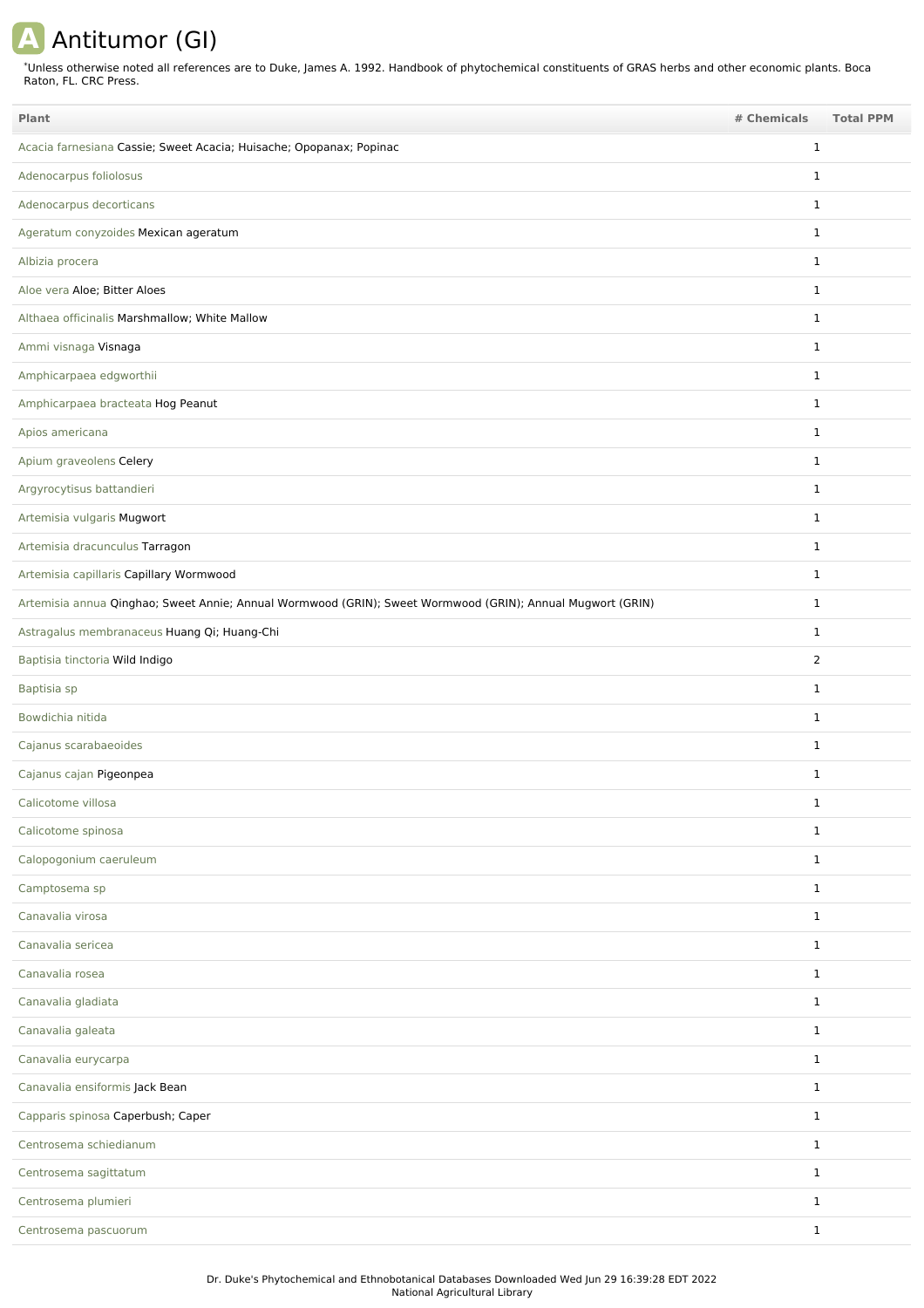| Plant                                                                                                                                                                                                                                                                                                                                                       | # Chemicals    | <b>Total PPM</b> |
|-------------------------------------------------------------------------------------------------------------------------------------------------------------------------------------------------------------------------------------------------------------------------------------------------------------------------------------------------------------|----------------|------------------|
| Chamaecytisus supinus                                                                                                                                                                                                                                                                                                                                       | $\mathbf{1}$   |                  |
| Chamaecytisus smyrnaeus                                                                                                                                                                                                                                                                                                                                     | $\mathbf{1}$   |                  |
| Chamaecytisus ratisbonensis                                                                                                                                                                                                                                                                                                                                 | $\mathbf{1}$   |                  |
| Chamaecytisus hirsutus                                                                                                                                                                                                                                                                                                                                      | $\mathbf{1}$   |                  |
| Chamaecytisus eriocarpus                                                                                                                                                                                                                                                                                                                                    | $\mathbf{1}$   |                  |
| Chamaecytisus albus                                                                                                                                                                                                                                                                                                                                         | $\mathbf{1}$   |                  |
| Chamaespartium tridentatum                                                                                                                                                                                                                                                                                                                                  | $\mathbf{1}$   |                  |
| Chamaespartium sagittale                                                                                                                                                                                                                                                                                                                                    | $\mathbf{1}$   |                  |
| Chronanthus biflorus                                                                                                                                                                                                                                                                                                                                        | $\mathbf{1}$   |                  |
| Cicer arietinum Chickpea; Garbanzo                                                                                                                                                                                                                                                                                                                          | $\overline{2}$ |                  |
| Cichorium intybus Chicory; Witloof; Succory                                                                                                                                                                                                                                                                                                                 | $\mathbf{1}$   |                  |
| Cinnamomum verum Ceylon Cinnamon; Cinnamon                                                                                                                                                                                                                                                                                                                  | $\mathbf{1}$   |                  |
| Cinnamomum aromaticum Cassia; Chinesischer Zimtbaum (Ger.); Kashia-Keihi (Jap.); Canelle de Cochinchine (Fr.); Cassia Bark;<br>Canela de la China (Sp.); Chinese Cassia; Saigon Cinnamon; China Junk Cassia; Chinazimt (Ger.); Cannelier Casse (Fr.); Canelero<br>chino (Sp.); Cannelier de Chine (Fr.); Zimtcassie (Ger.); Chinese Cinnamon; Cassia Lignea | $\mathbf{1}$   |                  |
| Citrus aurantium Petitgrain; Bitter Orange                                                                                                                                                                                                                                                                                                                  | $\mathbf{1}$   |                  |
| Clitoria ternatea                                                                                                                                                                                                                                                                                                                                           | $\mathbf{1}$   |                  |
| Clitoria falcata                                                                                                                                                                                                                                                                                                                                            | $\mathbf{1}$   |                  |
| Cologana broussonetii                                                                                                                                                                                                                                                                                                                                       | $\mathbf{1}$   |                  |
| Crotalaria juncea Sunhemp                                                                                                                                                                                                                                                                                                                                   | $\mathbf{1}$   |                  |
| Cytisus tribracteolatus                                                                                                                                                                                                                                                                                                                                     | $\mathbf{1}$   |                  |
| Cytisus striatus                                                                                                                                                                                                                                                                                                                                            | $\mathbf{1}$   |                  |
| Cytisus scoparius Scotch Broom                                                                                                                                                                                                                                                                                                                              | $\mathbf{1}$   |                  |
| Cytisus multiflorus                                                                                                                                                                                                                                                                                                                                         | $\mathbf{1}$   |                  |
| Cytisus ingramii                                                                                                                                                                                                                                                                                                                                            | 1              |                  |
| Cytisus ardoini                                                                                                                                                                                                                                                                                                                                             | $\mathbf{1}$   |                  |
| Daucus carota Carrot                                                                                                                                                                                                                                                                                                                                        | $\mathbf{1}$   |                  |
| Desmodium gangeticum                                                                                                                                                                                                                                                                                                                                        | $\mathbf{1}$   |                  |
| Dioclea glycinoides                                                                                                                                                                                                                                                                                                                                         | $\mathbf{1}$   |                  |
| Dipogon lignosus                                                                                                                                                                                                                                                                                                                                            | $\mathbf{1}$   |                  |
| Dipteryx odorata Tonka Bean; Dutch Tonka Bean                                                                                                                                                                                                                                                                                                               | $\mathbf{1}$   | 70000.0          |
| Dolichos biflorus                                                                                                                                                                                                                                                                                                                                           | $\mathbf{1}$   |                  |
| Dunbaria villosa                                                                                                                                                                                                                                                                                                                                            | $\mathbf{1}$   |                  |
| Echinospartium horridum                                                                                                                                                                                                                                                                                                                                     | $\mathbf{1}$   |                  |
| Erinacea anthyllis                                                                                                                                                                                                                                                                                                                                          | $\mathbf{1}$   |                  |
| Eriosema psoraleoides                                                                                                                                                                                                                                                                                                                                       | $\mathbf{1}$   |                  |
| Eriosema nutans                                                                                                                                                                                                                                                                                                                                             | $\mathbf{1}$   |                  |
| Eriosema glomeratum                                                                                                                                                                                                                                                                                                                                         | $\mathbf{1}$   |                  |
| Erythrina sp                                                                                                                                                                                                                                                                                                                                                | $\mathbf{1}$   |                  |
| Erythrina crista-galli Cockspur Coral Tree                                                                                                                                                                                                                                                                                                                  | $\mathbf{1}$   |                  |
| Eupatorium triplinerve Triplinerved eupatorium                                                                                                                                                                                                                                                                                                              | $\mathbf{1}$   |                  |
| Ferula alliacea Garlic Ferula                                                                                                                                                                                                                                                                                                                               | $\mathbf{1}$   |                  |
| Filipendula ulmaria Meadowsweet; Queen Of The Meadow                                                                                                                                                                                                                                                                                                        | $\mathbf{1}$   |                  |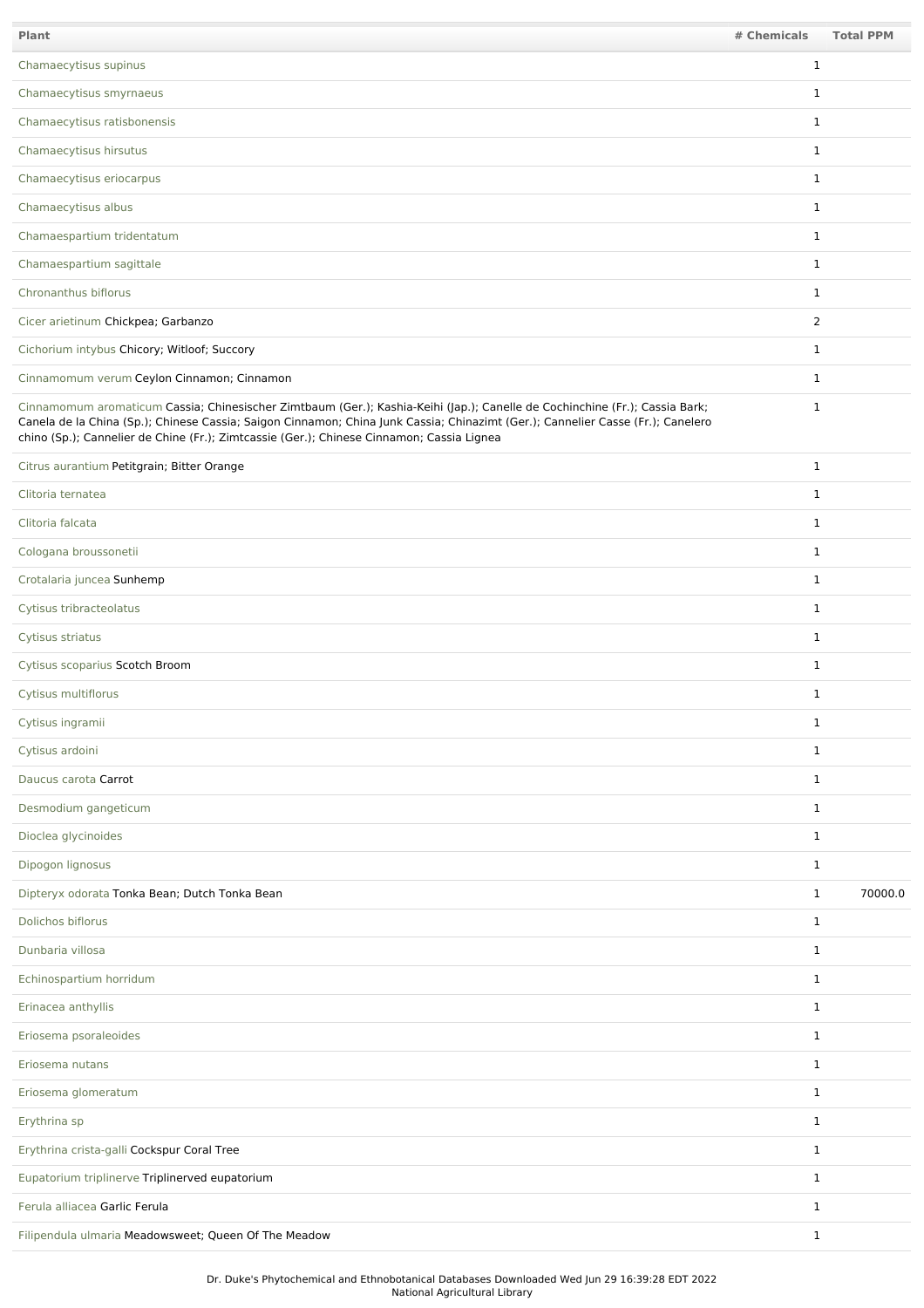| Plant                                                                                                       | # Chemicals    | <b>Total PPM</b> |
|-------------------------------------------------------------------------------------------------------------|----------------|------------------|
| Flemingia strobilifera                                                                                      | 1              |                  |
| Galactia jussiaeana                                                                                         | 1              |                  |
| Galium odoratum Waldmeister; Woodruff                                                                       | 1              | 26000.0          |
| Genista tinctoria Dyer's Broom                                                                              | 1              |                  |
| Genista sp                                                                                                  | $\mathbf{1}$   |                  |
| Genista rumelica                                                                                            | $\mathbf{1}$   |                  |
| Genista patula                                                                                              | $\mathbf 1$    |                  |
| Genista ovata                                                                                               | $\mathbf{1}$   |                  |
| Genista Iydia                                                                                               | $\mathbf{1}$   |                  |
| Genista germanica                                                                                           | $\mathbf{1}$   |                  |
| Genista clavata                                                                                             | $\mathbf{1}$   |                  |
| Glycine wightii                                                                                             | $\mathbf{1}$   |                  |
| Glycine max Soybean                                                                                         | $\overline{2}$ | 268222.0         |
| Glycyrrhiza glabra Commom Licorice; Smooth Licorice; Licorice-Root; Licorice                                | $\mathbf{1}$   |                  |
| Hardenbergia violacea                                                                                       | $\mathbf{1}$   |                  |
| Hierochloe odorata Manna Grass; Seneca Grass; Holy Grass; Vanilla-Scented Grass; Vanilla Grass; Sweet Grass | $\mathbf{1}$   |                  |
| Hordeum vulgare Barley; Barleygrass                                                                         | $\mathbf{1}$   |                  |
| Hyoscyamus niger Henbane                                                                                    | $\mathbf{1}$   |                  |
| Justicia pectoralis Bolek Hena; Angel Of Death; Curia                                                       | $\mathbf{1}$   |                  |
| Kennedia rubicunda                                                                                          | 1              |                  |
| Kennedia procurrens                                                                                         | $\mathbf{1}$   |                  |
| Kennedia nigricans                                                                                          | $\mathbf{1}$   |                  |
| Kennedia coccinea                                                                                           | $\mathbf{1}$   |                  |
| Laburnum anagyroides Golden Chain Tree                                                                      | $\mathbf 1$    |                  |
| Laburnum alpinum                                                                                            | $\mathbf{1}$   |                  |
| Lavandula x intermedia Lavandin; Dutch Lavender                                                             | $\mathbf{1}$   |                  |
| Lavandula latifolia Broad-Leaved Lavender; Spike Lavender; Aspic                                            | $\mathbf{1}$   | 44.0             |
| Lavandula angustifolia English Lavender                                                                     | $\mathbf{1}$   | 3000.0           |
| Lembotropis emerifolia                                                                                      | $\mathbf{1}$   |                  |
| Lens culinaris Lentil                                                                                       | $\mathbf{1}$   |                  |
| Lespedeza cyrtobotrya                                                                                       | $\mathbf{1}$   |                  |
| Levisticum officinale Lovage                                                                                | $\mathbf{1}$   |                  |
| Lupinus perennis                                                                                            | $\mathbf{1}$   |                  |
| Lupinus luteus                                                                                              | $\mathbf{1}$   |                  |
| Lupinus albus White Lupine                                                                                  | $\mathbf{1}$   |                  |
| Lycopus europeus European Bugle                                                                             | $\mathbf{1}$   | 2400.0           |
| Lygos raetum                                                                                                | $\mathbf{1}$   |                  |
| Lygos monosperma                                                                                            | $\mathbf{1}$   |                  |
| Maackia amurensis                                                                                           | $\mathbf{1}$   |                  |
| Macroptylium martii                                                                                         | $\mathbf{1}$   |                  |
| Macroptylium lathyroides                                                                                    | $\mathbf{1}$   |                  |
| Macroptylium bracteatum                                                                                     | $\mathbf{1}$   |                  |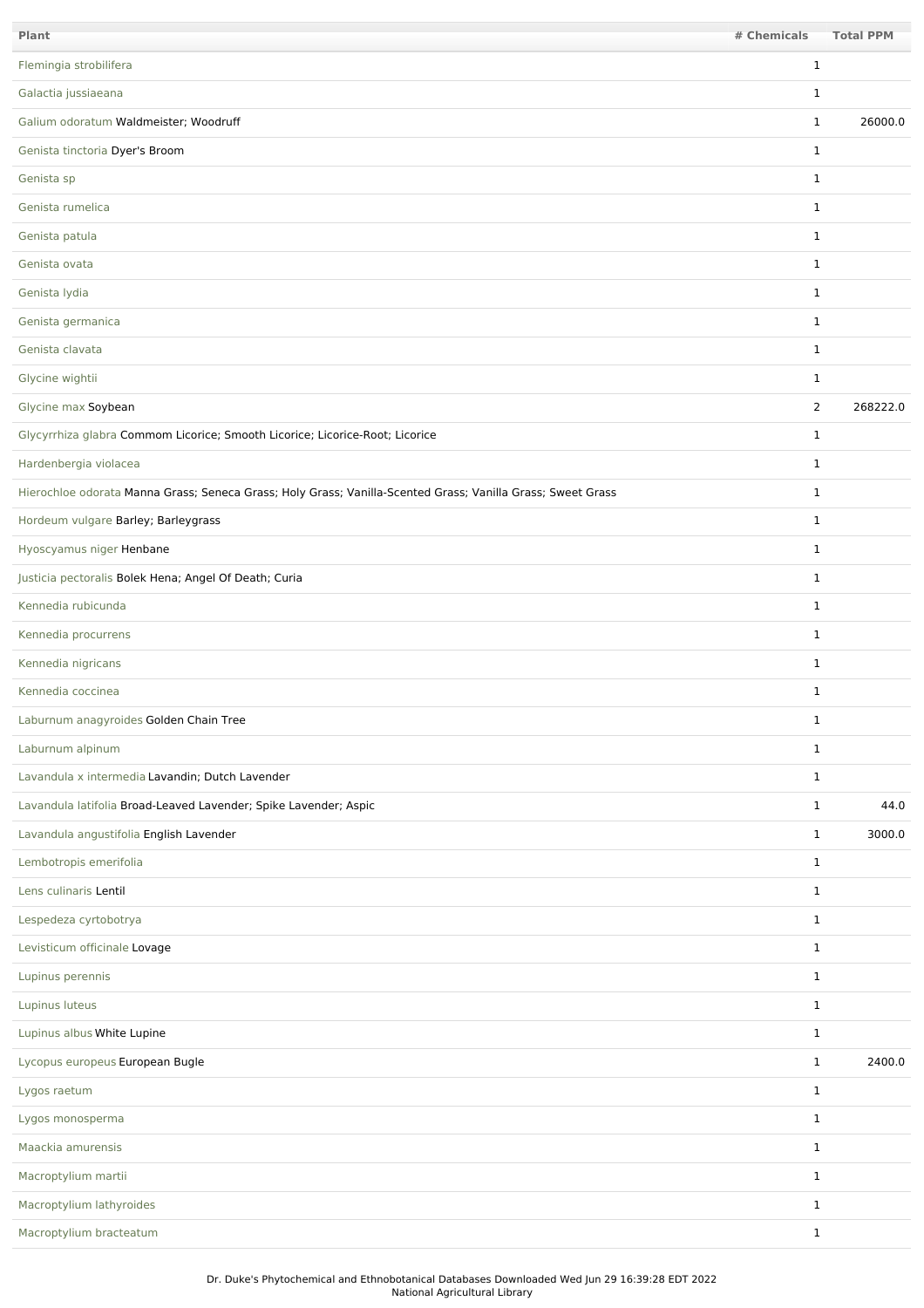| Plant                                                                                                                                                                                                                                 | # Chemicals    | <b>Total PPM</b> |
|---------------------------------------------------------------------------------------------------------------------------------------------------------------------------------------------------------------------------------------|----------------|------------------|
| Macroptylium atropurpureum                                                                                                                                                                                                            | 1              |                  |
| Macrotyloma uniflora                                                                                                                                                                                                                  | $\mathbf{1}$   |                  |
| Macrotyloma axillare                                                                                                                                                                                                                  | $\mathbf{1}$   |                  |
| Medicago sativa Alfalfa; Lucerne                                                                                                                                                                                                      | 2              |                  |
| Melilotus officinalis Yellow Sweetclover                                                                                                                                                                                              | $\mathbf{1}$   | 4000.0           |
| Mentha x piperita Peppermint                                                                                                                                                                                                          | $\mathbf{1}$   | 0.4              |
| Moghania macrophylla                                                                                                                                                                                                                  | $\mathbf{1}$   |                  |
| Morinda citrifolia Noni; Indian Mulberry                                                                                                                                                                                              | $\mathbf{1}$   |                  |
| Mucuna pruriens Cowage; Velvetbean                                                                                                                                                                                                    | $\mathbf{1}$   |                  |
| Mucuna deeringiana                                                                                                                                                                                                                    | $\mathbf{1}$   |                  |
| Myroxylon balsamum Tolu Balsam; Peru Balsam                                                                                                                                                                                           | $\mathbf{1}$   | 8000.0           |
| Neonotonia wightii                                                                                                                                                                                                                    | $\mathbf{1}$   |                  |
| Ononis spinosa Spiny Restharrow; Hauhechel (Ger.); Restharrow                                                                                                                                                                         | $\overline{2}$ |                  |
| Pericopsis laxiflora                                                                                                                                                                                                                  | $\mathbf{1}$   |                  |
| Petiveria alliacea Mucura; Guinea Hen Leaf; Anamu                                                                                                                                                                                     | $\mathbf{1}$   |                  |
| Peumus boldus Boldo                                                                                                                                                                                                                   | $\mathbf{1}$   | 5125.0           |
| Phaseolus vulgaris Haricot Vert; French Bean; Snap Bean; Dwarf Bean; Pop Bean; Navy Bean; Popping Bean; Field Bean;<br>Flageolet Bean; Black Bean; Wax Bean; Haricot; Kidney Bean; Garden Bean; Green Bean; Haricot Bean; String Bean | $\mathbf{1}$   |                  |
| Phaseolus spp                                                                                                                                                                                                                         | $\mathbf{1}$   |                  |
| Phaseolus lunatus Butter Bean; Lima Bean                                                                                                                                                                                              | $\mathbf{1}$   |                  |
| Phaseolus coccineus Scarlet Runner Bean                                                                                                                                                                                               | $\mathbf{1}$   |                  |
| Phoenix dactylifera Date Palm                                                                                                                                                                                                         | $\mathbf{1}$   |                  |
| Piptanthus nepalensis                                                                                                                                                                                                                 | $\mathbf{1}$   |                  |
| Piptanthus nanus                                                                                                                                                                                                                      | $\mathbf{1}$   |                  |
| Pisum sativum Pea                                                                                                                                                                                                                     | $\mathbf{1}$   |                  |
| Podocarpus spicatus                                                                                                                                                                                                                   | $\mathbf{1}$   |                  |
| Prunus verecunda                                                                                                                                                                                                                      | $\mathbf{1}$   |                  |
| Prunus spp                                                                                                                                                                                                                            | $\mathbf{1}$   |                  |
| Prunus nipponica                                                                                                                                                                                                                      | $\mathbf{1}$   |                  |
| Prunus maximowiczii                                                                                                                                                                                                                   | $\mathbf{1}$   |                  |
| Prunus mahaleb                                                                                                                                                                                                                        | $\mathbf{1}$   |                  |
| Prunus cerasus Sour Cherry                                                                                                                                                                                                            | 2              |                  |
| Prunus avium Cereza; Sweet Cherry                                                                                                                                                                                                     | $\mathbf{1}$   |                  |
| Prunus aequinoctialis                                                                                                                                                                                                                 | $\mathbf{1}$   |                  |
| Pseudeminia comosa                                                                                                                                                                                                                    | $\mathbf{1}$   |                  |
| Pseudoeriosema borianii                                                                                                                                                                                                               | $\mathbf{1}$   |                  |
| Pseudovigna argentea                                                                                                                                                                                                                  | $\mathbf{1}$   |                  |
| Psoralea corylifolia Black Dot; Babchi; Malaya Tea                                                                                                                                                                                    | $\overline{2}$ |                  |
| Pterocarpus angolensis                                                                                                                                                                                                                | $\mathbf{1}$   |                  |
| Ptychopetalum olacoides Muira Puama                                                                                                                                                                                                   | $\mathbf{1}$   |                  |
| Pueraria pseudohirsuta Chinese Kudzu                                                                                                                                                                                                  | $\mathbf{1}$   |                  |
| Pueraria phaseoloides                                                                                                                                                                                                                 | $\mathbf{1}$   |                  |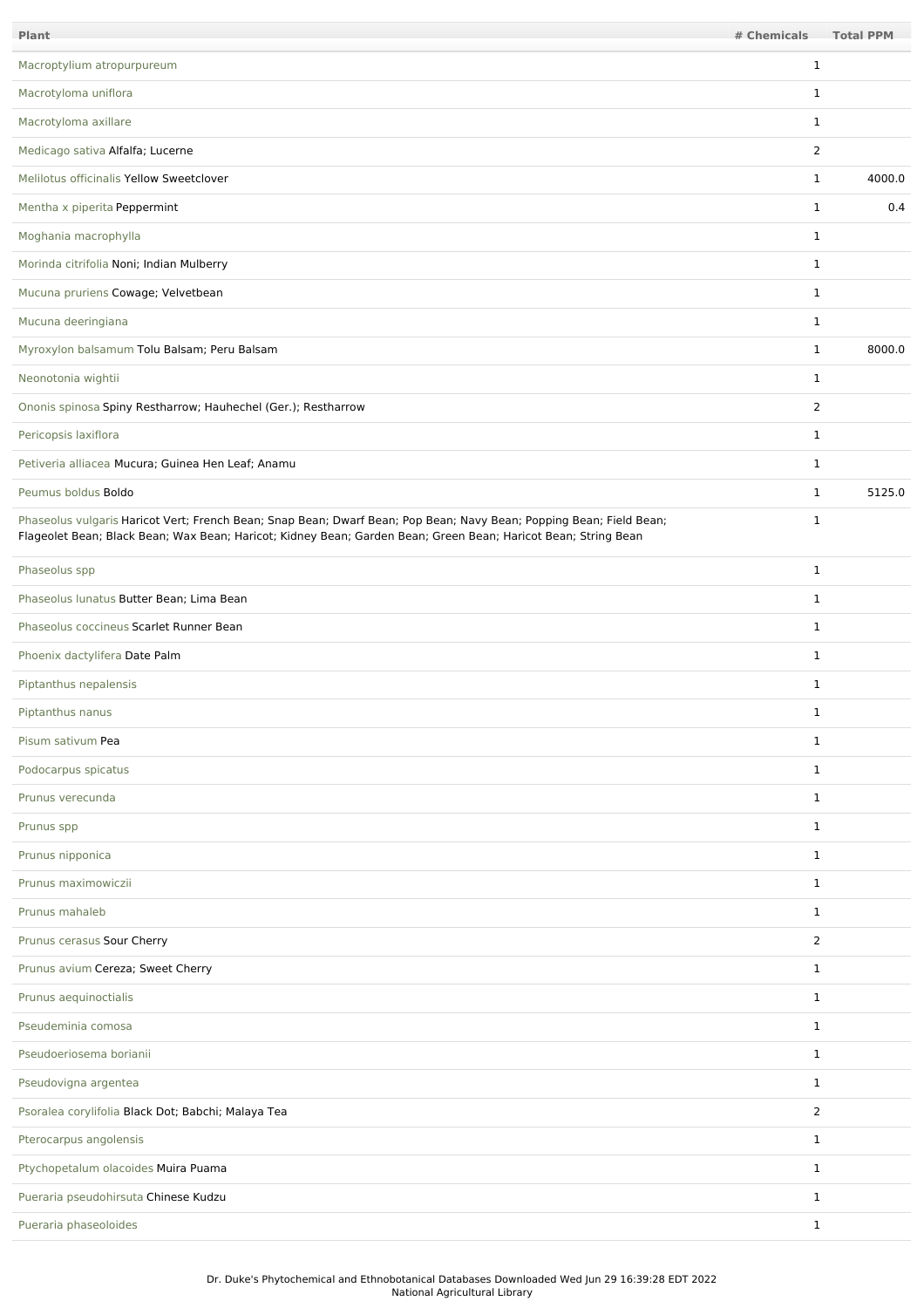| Plant                                                                                             | # Chemicals    | <b>Total PPM</b> |
|---------------------------------------------------------------------------------------------------|----------------|------------------|
| Pueraria montana Kudzu; Kudsu                                                                     | $\overline{2}$ |                  |
| Rhynchosia volubilis                                                                              | 1              |                  |
| Rhynchosia pyramidalis                                                                            | $\mathbf{1}$   |                  |
| Rhynchosia phaseoloides                                                                           | $\mathbf{1}$   |                  |
| Rhynchosia minima Burn Mouth Vine                                                                 | $\mathbf{1}$   |                  |
| Rhynchosia hirsuta                                                                                | $\mathbf{1}$   |                  |
| Rhynchosia densiflora                                                                             | $\mathbf{1}$   |                  |
| Rhynchosia cabibaea                                                                               | $\mathbf{1}$   |                  |
| Rhynchosia acuminatifolia                                                                         | $\mathbf{1}$   |                  |
| Sophora subprostrata Shan Dou Gen                                                                 | $\mathbf{1}$   |                  |
| Sophora japonica Japanese Pagoda Tree                                                             | $\overline{2}$ |                  |
| Spartium junceum Genet; Spanish Broom; Weaver's Broom                                             | $\mathbf{1}$   |                  |
| Stauracanthus genistoides                                                                         | $\mathbf{1}$   |                  |
| Stauracanthus boivinii                                                                            | $\mathbf{1}$   |                  |
| Stellaria media Chickweed; Common Chickweed                                                       | $\mathbf{1}$   |                  |
| Stizolobium deeringianum                                                                          | $\mathbf{1}$   |                  |
| Strongylodon macrobotrys                                                                          | $\mathbf{1}$   |                  |
| Tecoma stans Yellow Elder                                                                         | $\mathbf{1}$   | 160.0            |
| Teline sp                                                                                         | $\mathbf{1}$   |                  |
| Teyleria koordersii                                                                               | $\mathbf{1}$   |                  |
| Theobroma cacao Cacao                                                                             | $\mathbf{1}$   |                  |
| Thermopsis sp                                                                                     | $\mathbf{1}$   |                  |
| Thermopsis fabacea                                                                                | $\mathbf 1$    |                  |
| Trifolium subterraneum                                                                            | 1              |                  |
| Trifolium sp                                                                                      | $\mathbf{1}$   |                  |
| Trifolium repens                                                                                  | $\mathbf{1}$   |                  |
| Trifolium pratense Peavine Clover; Red Clover; Purple Clover; Cowgrass                            | 3              | 16000.0          |
| Trifolium hybridum                                                                                | $\mathbf{1}$   |                  |
| Trifolium brachycalycinum                                                                         | $\mathbf{1}$   |                  |
| Trifolium alexandrinum                                                                            | $\mathbf{1}$   |                  |
| Trigonella foenum-graecum Greek Clover; Fenugreek; Alholva (Sp.); Bockshornklee (Ger.); Greek Hay | $\overline{2}$ |                  |
| Trilisa odoratissima Vanilla Plant; Carolina Vanilla; Deer's Tongue; Hound's Tongue               | $\mathbf{1}$   |                  |
| Ulex sp                                                                                           | $\mathbf{1}$   |                  |
| Ulex micranthus                                                                                   | $\mathbf{1}$   |                  |
| Urtica dioica Stinging Nettle; European Nettle                                                    | $\mathbf{1}$   |                  |
| Vandasina retusa                                                                                  | $\mathbf{1}$   |                  |
| Vanilla planifolia Vanilla; Bourbon Vanilla                                                       | $\mathbf{1}$   |                  |
| Verbascum thapsus Velvetplant; Flannelleaf; Mullein; Flannelplant; Great Mullein                  | $\mathbf{1}$   |                  |
| Vicia faba Faba Bean; Broadbean; Habas                                                            | $\mathbf{1}$   |                  |
| Vigna unguiculata Southern Pea; Crowder Pea; Black-eyed Pea; Cowpea                               | $\mathbf{1}$   |                  |
| Vigna subterranea Groundbean; Bambarra Groundnut                                                  | $\mathbf{1}$   |                  |
| Vigna radiata Mungbean; Green Gram                                                                | $\overline{2}$ |                  |